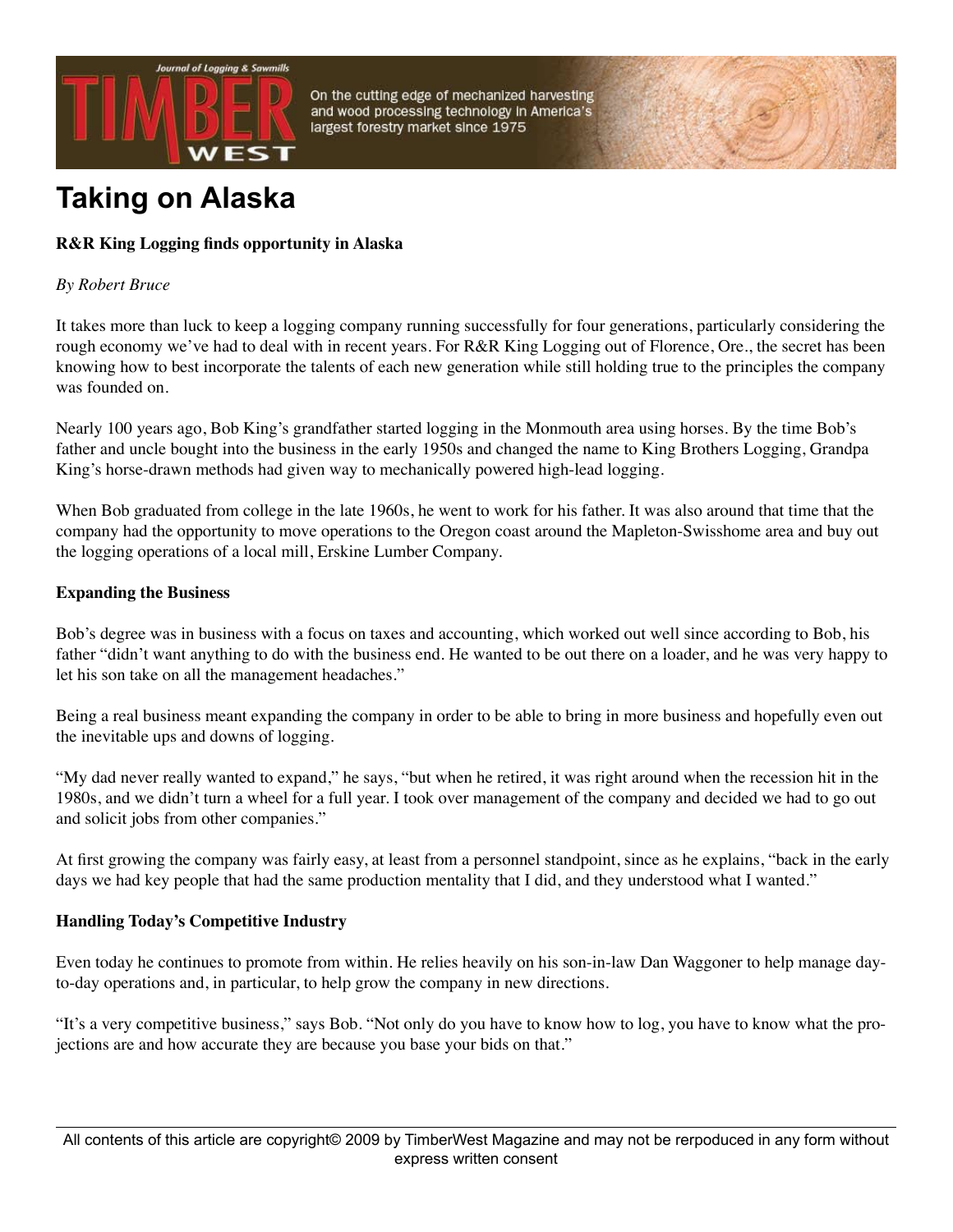

On the cutting edge of mechanized harvesting and wood processing technology in America's largest forestry market since 1975

"We don't paint ourselves into a corner on jobs because I know when we can and can't do a particular job. The problem today is the loggers are expected to have state-of-the-art equipment, maintain high jobsite safety, log environmentally correctly, protect the land, be fire conscious, and go into debt to buy all this equipment."

Of course if you are a contract logger these days, typically every job is a bid job and there are no guarantees of future work. "You could be a bridesmaid on eight out of nine jobs and not be able to make your payments," he says. "The mills expect you to go into debt, but they're not willing to give you a long-term contract so you know you're safe."

Also complicating the picture is the issue of federal forest lands being placed off-limits to logging — a subject Bob and his wife Kay are passionately against and about which they frequently speak in public forums and lobby against to members of Congress.

"Clearcut is a dirty word," he says, "but here in the Pacific Northwest we grow Douglas Fir — the most usable, most structural strength, best wood you can possibly grow. But Douglas Fir is not shade-tolerant, which means you have to clearcut in order to plant new Doug Fir. They have to have the sun to grow."

## **Running the Right Equipment**

R&R King Logging has an extensive list of equipment that includes three TMY 70 yarders, a TMY 50 yarder, and a 137 Washington yarder — all of which use Boman skycars. "We would not use any other kind," he says.

For log loaders they run a Komatsu 220, Cat 330, Linkbelt 290, Hitachi 270, and a John Deere 892. They have three processors – a Komatsu with a Denharco Stroke delimber, a Linkbelt 290 with Waratah dangle head, and a Linkbelt 240 with a 3348 Pierce delimber.

They also have a number of dozers and skidders including Terex 8220s and 8230s, Cat D7s and D8s, and a Komatsu D85.

#### **Sealaska Steps In**

About five years ago, a unique opportunity presented itself  $-$  a rather unusual opportunity at that.

"We were not specifically looking out of state for work," he explains, "but in 2007, out of the blue, we got a call from a company in Alaska. They had heard about us and they wanted to talk."

The company was Sealaska, a Native corporation, and they were looking for a logger.

"It was the first of December. The mills were talking about taking two weeks off for Christmas, and we'd just come through a week of snow so we were looking at three weeks without turning a wheel. They wanted to know if we would be interested in coming up there to take a look. They said they had five to seven years of logging."

"I told Danny, 'I don't know; I'm 55 years old. I don't think we should be going to Alaska.'" Dan however, who had been to Alaska many times before on fishing trips and loved the place, recommended they at least see what the job looked like.